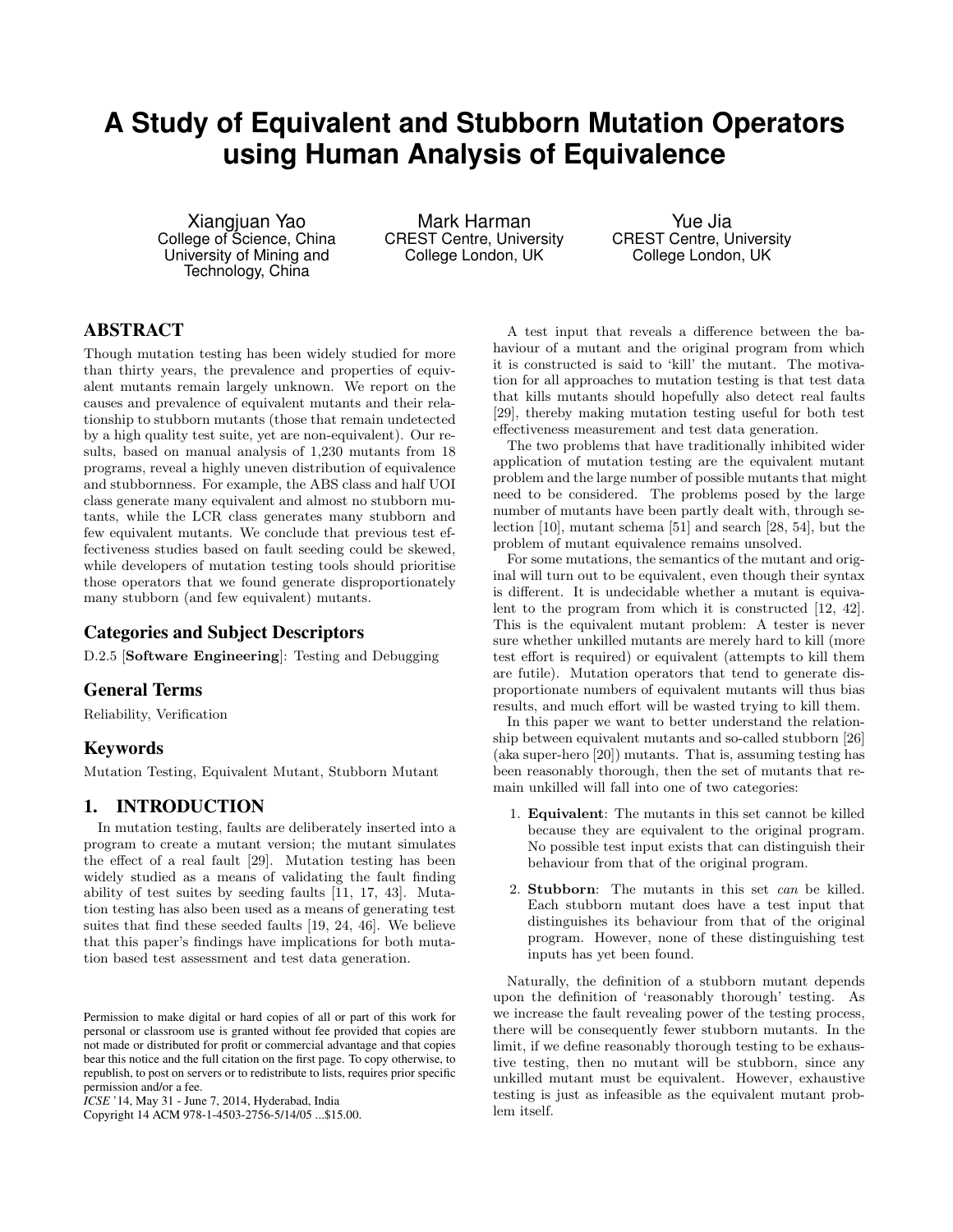In this paper we define a mutant to be stubborn if it remains unkilled by a test suite that covers all feasible branches. Like the equivalent mutant problem, branch feasibility is also undecidable. Therefore, for each of the 18 programs we study, we also use human effort and ingenuity to generate a test suite that covers all (feasible) branches. We believe this to be 'reasonably thorough' because branch coverage is the ultimate goal (as yet not fully realised) of many test data generation systems [4, 13, 21, 33].

We present the results of a study of equivalent and stubborn mutants for the 5-selective set of mutation operators. This is a widely used [29] category of mutation operators identified by previous work on selective mutation [45]. The set consists of five collections of mutation operators, each of which involves different numbers of specific mutation operators. In total our study considers 58 mutation operators to provide the following primary contributions:

1. Distributions: We report on the numbers and distributions of equivalent and stubborn mutants over the set of 58 operators and 18 programs, ranging from previously studied (tiny) programs through to medium sized real world programs. We find that the equivalent mutant problem affects programs of all sizes.

2. Stubbornness and Equivalence Relationship: We study the relationship between equivalence and stubbornness, identifying operators that create high numbers of equivalent yet few stubborn mutants. Such operators are less effective in test assessment and generation and so their continued use is called into question by our findings. Our results also provide evidence that some operators generate many stubborn yet few equivalent mutants. These might be prioritised in future work on mutation testing.

3. Causes of Equivalence: We report on the causes of equivalent mutants and their distribution over the consequent categories of equivalence. We find that surprisingly few equivalent mutants are caused by dead code. We also find that the largest single cause of equivalence is mutants that cannot even be killed by weak mutation testing. Furthermore, those that cannot be killed, even by strong mutation testing, are largely the result internal state changes of little consequence (i.e., never output), rather than those that fail to propagate to an output.

4. Size Effects: We report on the relationship between program size and the numbers of equivalent and stubborn mutants and the statistical correlations observed between mutant equivalence and stubbornness. We find that size and numbers of mutants are strongly correlated with equivalence (expected) but not with stubbornness (unexpected). We also found that the operators of the ROR class exhibit a moderately strong correlation between equivalence and stubbornness (but no other class did).

The rest of this paper is organised as follows. Section 2 motivates the research questions that we investigate, while Section 3 explains, in detail, the manual decision procedures used to answer them. Section 4 provides the results of the study, answering the research questions, while Section 5 draws out the actionable findings and recommendations for mutation testing that accrue as a result of our study. Section 6 considers the threats to the validity of our findings and to those of previous studies revealed by our work. Section 7 describes related work on equivalent mutants, while Section 8 concludes with a summary of our findings.

# 2. RESEARCH QUESTIONS

This section presents the research questions concerning equivalent and stubborn mutants (and the relationship between them), for which Section 4 provides the answers.

All mutation testing is affected by the possible distorting effects that the presence of equivalent mutants can have on the mutation score reported. Therefore, the natural first research question we consider concerns the prevalence of equivalent and stubborn mutants over the programs considered:

- RQ1: What are the numbers and proportions of equivalent and stubborn mutants found overall and per program studied?
- RQ2: What is the contribution of each mutant operator to the proportion of equivalent mutants found and the relationship between equivalent and stubborn mutants?

The relationship between equivalent mutants and stubborn mutants is interesting because they may be connected. In all mutation testing, it is natural to include as many stubborn mutants as possible (since these drive testing hardest), while also hoping to exclude as many equivalent mutants as possible.

A stubborn mutant is very hard to kill, while an equivalent mutant is impossible to kill. Perhaps all mutants lie on a spectrum of killability from easy to kill to impossible to kill. Alternatively, perhaps some mutation operators generate more stubborn mutants than equivalent mutants or vice versa.

Knowing about these properties of mutation operators will be useful in the design of mutation testing systems and choices of operators to be used. We examine the contribution of each mutation operator and class of operators and report on a statistical analysis of the correlations between stubborn and equivalent mutants.

#### RQ3: What are the causes of mutant equivalence?

We need to study the causes of equivalence because not all equivalent mutants are equal. For example, those that are caused by the inability of any test case to even execute the mutated code are merely a manifestation of 'dead code' in the program studied. They can be regarded as entirely a property of the program studied rather than the mutation operator concerned; all mutation operators applied at the same unreachable point would yield equivalent mutants. If we had a better understanding of the causes of mutant equivalence then this may help us to design mutation tools that can ameliorate their pernicious effects.

Finally, we ask whether there are any differences in equivalent and stubborn mutants based on the sizes of the programs studied:

RQ4: Does program size or the number of mutants correlate to the number of equivalent and number of stubborn mutants found?

We might expect that the more mutants we generate, the more stubborn and equivalent mutants we will find. We might also expect that larger programs (which tend to have more possible mutants) would also tend to have more equivalent and stubborn mutants.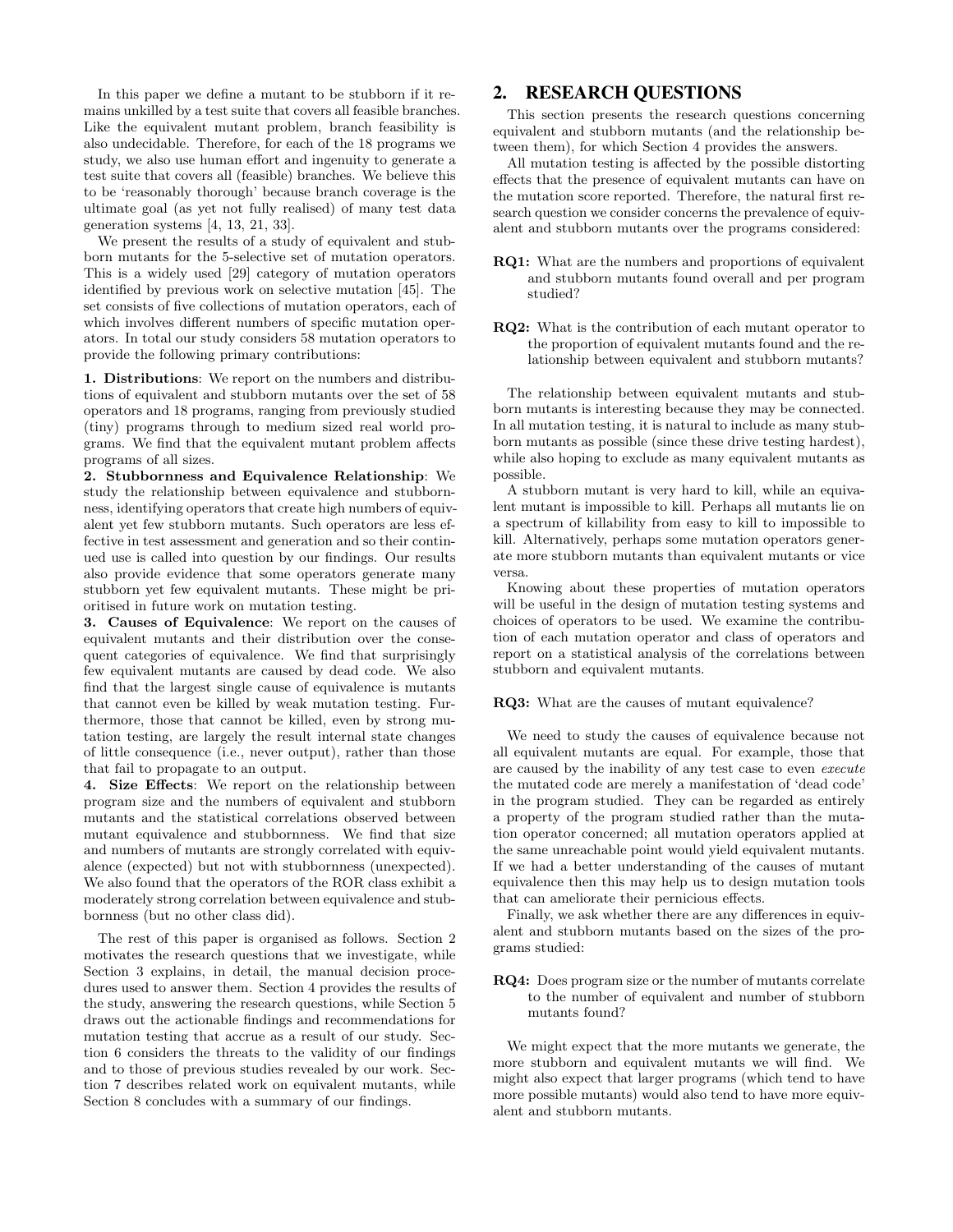Table 1: Subject programs ordered by Size in Lines of Code ('#LoC'). The '#Bran' column shows the number of branches in each program.

| Name        | #LoC   | #Bran. | Description                   |
|-------------|--------|--------|-------------------------------|
| Min         | 10     | 2      | Minimum of two integers       |
| Bubble Sort | 16     | 6      | Sorting routine               |
| Profit      | 24     | 10     | Salesperson's commission      |
| Mid         | 26     | 10     | Median of three integers      |
| Prime_num   | 27     | 10     | Prime number listing          |
| Triangle    | 35     | 16     | Widely studied program        |
| Insert      | 35     | 12     | Insertion sort                |
| Day         | 42     | 23     | Day order for given year      |
| Calendar    | 137    | 29     | Calendar for given year       |
| Carsim      | 171    | 22     | Driving simulator             |
| Tcas        | 173    | 66     | Aircraft collision avoidance  |
| Defroster   | 230    | 82     | Car defroster controller      |
| Schedule    | 412    | 66     | Priority scheduler            |
| Hashmap     | 455    | 82     | <b>Information Management</b> |
| Replace     | 564    | 66     | Pattern matching              |
| Space       | 9,564  | 1,190  | Array language interpreter    |
| Flex        | 10,459 | 1,286  | Unix lexer utility            |
| Make        | 35,545 | 3,838  | Unix compilation utility      |

# 3. MANUAL ANALYSIS OF STUBBORN & EQUIVALENT MUTANTS

This section explains how we set up and carried out the procedures required to determine equivalence and stubbornness of mutants so that we can answer the four research questions set out in the previous section. Section 3.1 describes the 18 programs used in the study, while Section 3.2 describes the mutation operations applied to these programs. Section 3.3 explains, in detail, the procedure we adopted for determining whether a mutant is equivalent. Finally, Section 3.4 describes the procedure used to construct branch adequate test suites for each of the 18 programs studied, and how this determines whether a mutant is stubborn.

### 3.1 Subjects

Eighteen C programs were chosen for the investigation of equivalence and stubbornness. Information about each program, including name, size, number of branches, and a simple description of its functionality are presented in Table 1. This table is sorted by the sizes of the programs, measured in lines of code.

The programs Min, Bubble\_Sort, Profit, Mid, Prime\_num, Triangle, Insert and Day are eight trivial programs studied in previous work on equivalent mutants [41, 42]. Their inclusion allows us to investigate whether the size of a program influences the prevalence of equivalent mutants or their relationship to stubborn mutants.

The three programs TCAS, Schedule and Replace are part of the Siemens Suite (available from SIR [16]). These programs come with existing test suites. However, we did not use these existing suites because 1) they do not yield 100% coverage of feasible branches and 2) we wanted the same test suite construction method for all subjects.

Finally, we also include six 'real world' programs that vary in size from tiny to relatively more substantial. Calendar is the simple UNIX utility program and Carsim car cruisecontrol simulation component used by Mouchawrab et al. [37]. Though 'real', both are relatively small.

The program Defroster is an embedded system that im-

plements the controller for the rear window defroster of an automobile. It is closed-source production software from DaimlerChrysler, generated as C code from a state-based model. The program Hashmap is an open source program for managing a hash table. The program Space is the widelystudied European Space Agency program (also available from SIR [16]). The programs Flex and Make are the well-known UNIX utilities.

The size, data types, and functionality of these programs are wide and varied. We conduct mutation testing by applying mutants to the whole program, at every point at which a mutation operator applies in all but the largest three cases (Space, Flex and Make).

It is infeasible to consider every possible mutant of these largest three programs. Instead, we adopted the following process for determining the parts of the program to be studied: Starting with the top level procedure m, we include all procedures transitively called from each of the procedures called by  $m$ , terminating when we have accrued at least 10 procedures. Using this selection procedure we identified 20 procedures from Space (824 LoC), 11 procedures from Flex (924 LoC) and 10 procedures from Make (672 LoC). In order to understand whether or not a mutant is equivalent and to construct test cases, we consider the entire program, but only these 41 selected procedures are actually mutated.

### 3.2 Mutation Operators Studied

A program can be mutated by applying a set of mutation operators to it. King and Offutt presented the first set of proposed mutation operators, each of which is represented by a three letter acronym [31]. However, subsequent work on selective mutation by Offutt and Lee, resulted in the identification of five classes of operators (ABS, AOR, LCR, ROR, and UOI) which were deemed to be sufficient to achieve almost full mutation coverage [40].

Many subsequent authors [29] have used only operators from these five classes, called the 'five-selective' mutation operators [40]. Therefore, we only use these five operator classes for our experiments too. A full description of each class of operators and the specific mutations that they involve can be found in Table 2. In total, we consider 58 specific mutation operators, covering all those found in these five classes.

To aid replication, we state exactly how the operators were applied to the program, since these details can vary from one approach to another: The mutation operators from the class LCR, ROR and AOR were applied to every expression and predicate. The ABS and UOI class of operators were applied only to the variables that occurred in expressions and predicates.

No mutation operators were applied to lvalue uses of variables so, for example, the lefthand side of an assignment statement is not mutated, but the expression on the righthand side is. Operators are applied recursively to all sub expressions.

### 3.3 Manual Equivalent Mutant Decision Procedure

Since the determination of whether a mutant is equivalent is undecidable, we used a manual decision procedure in order to decide the answer to this question. Our decision procedure, implemented by purely manual inspection of code, is outlined in Figure 1 and defined in more detail below.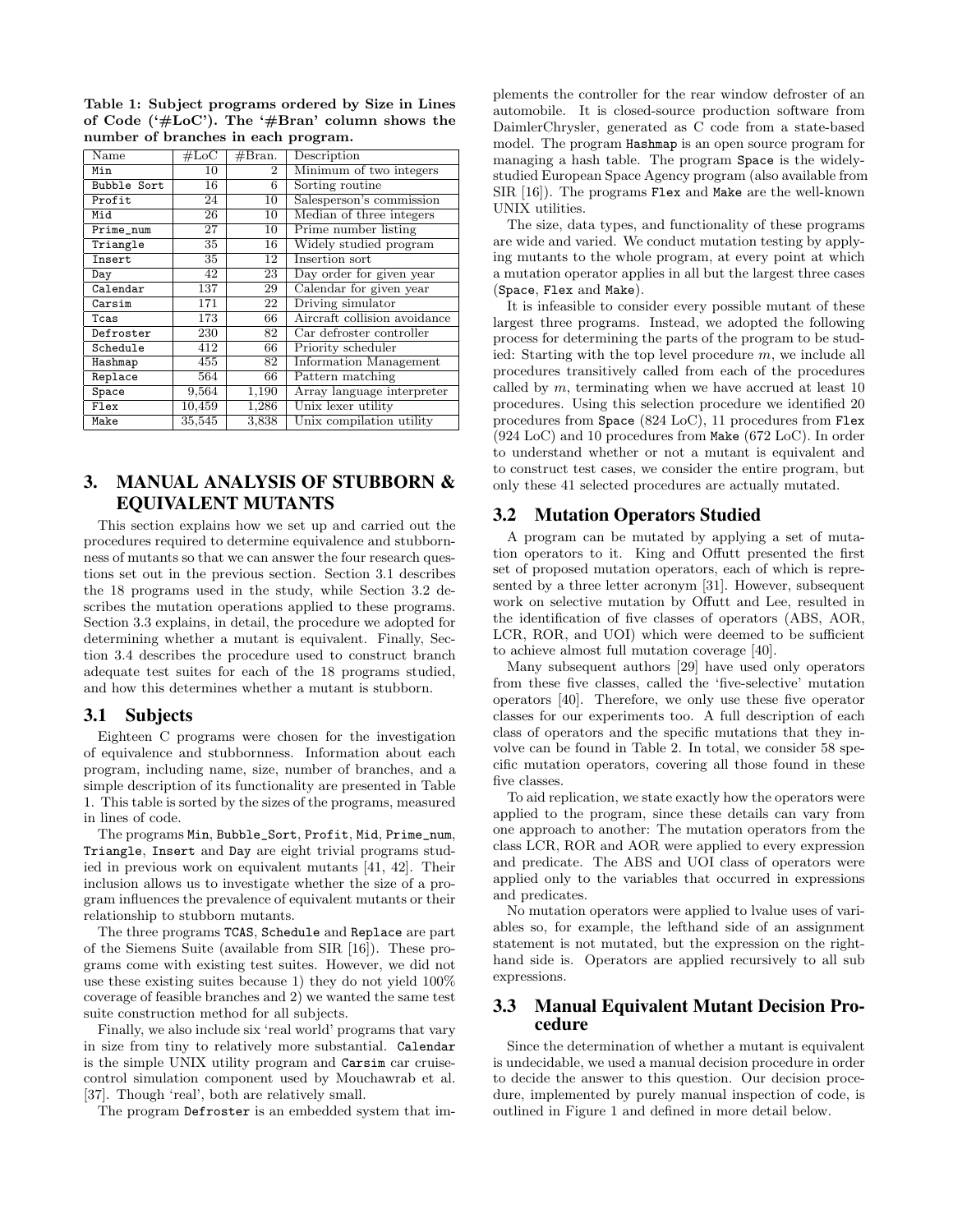| Mutation       | Description                     | Specific mutation operators                                                  | Number of      |
|----------------|---------------------------------|------------------------------------------------------------------------------|----------------|
| operator class |                                 |                                                                              | operators      |
| <b>ABS</b>     | Absolute Value Insertion        | $\{(e, \texttt{abs}(e)), (e, \texttt{-abs}(e))\}$                            |                |
| AOR.           | Arithmetic Operator Replacement | $\{(x,y) \mid x,y \in \{+, -, *, /, \{\}\}\land x \neq y\}$                  | 20             |
| <b>LCR</b>     | Logical Connector Replacement   | $\{(x,y) \mid x,y \in \{\&\&\}, \perp\} \wedge x \neq y\}$                   | $2^{\circ}$    |
| <b>ROR</b>     | Relational Operator Replacement | $\{(x,y) \mid x,y \in \{\geq, \geq, \leq, \leq, ==, \leq\} \land x \neq y\}$ | 30             |
| <b>UOI</b>     | Unary Operator Insertion        | $\{(v, -v), (v, v--), (v, +v), (v, v++)\}$                                   | $\overline{4}$ |
| Total          |                                 |                                                                              | 58             |

Table 2: The Five Mutant Operator Classes and the Specific Mutation Operators they Contain

Though our process is entirely manual, it is not arbitrary; we followed a set procedure for identification of equivalent mutants and this allowed us to categorise the reason for equivalence. It is well known [52] that there are three necessary criteria for a mutant to be killed: Reachability, Infection and Propagation (RIP), each of which subsumes the preceding condition(s):

- 1. **Reachability**  $(R)$ : The mutation must be executed by a test case; the mutant is 'reached'. For non-equivalent mutants, the reachability criterion can be achieved by any branch adequate test set.
- 2. Infection (I): Immediately after the execution of the mutant, the state must be infected. That is, the state after the execution of the mutation and the corresponding state in the original program must differ. A test case that achieves infection is said to 'weakly kill' the mutant [15, 29, 36].
- 3. Propagation (P): The infected state must propagate to some point in the program at which it can be observed, such as an output or return statement. A test case that achieves propagation is said to 'strongly kill' the mutant [15, 29, 36].

This 'RIP framework' defines the three necessary conditions for killing a mutant and, implicitly, it also defines the conditions for a mutant to be equivalent; one or more of the necessary conditions must fail for a mutant to be equivalent. This gives us three broad categories of equivalent mutant, depending on whether they are equivalent because they cannot be reached, cannot infect the state or cannot propagate an infection to an output.

A mutant that cannot be reached by any possible test input also, by definition, cannot infect and also cannot propagate (so we denote this case  $\neg R\neg I\neg P$ ). A mutant that can be reached by at least one test input but subsequently fails to infect the state for any reaching input cannot, by definition, propagate (so we denote this case  $R\neg I\neg P$ ). A mutant that can be reached and can infect the state for at least one test input, but cannot propagate the infection to an output, will be denoted RI¬P.

Within these three broad categories of reasons for equivalence, we distinguish sub-categories which capture, in more detail, the reason for the failure of the necessary killing condition. This allows us to report, in more detail, the distribution of reasons for mutant equivalence. We adopted the human-evaluated decision procedure for mutant equivalence outlined in Figure 1. Each of the seven categories of equivalence is defined as follows:

Case 1.1 ( $\neg R\neg I\neg P$  normal): The mutated predicate or statement is unreachable. Such a statement of predicate is dead code and so no test case can even executed the mutant. The number of mutants in this category is thus partly related to the amount of 'dead code' present in the programs under investigation. Previous work indicates that we might expect a small amount of dead code (perhaps about 2% [8]).

Case 1.2  $(\neg R\neg I\neg P)$  short-circuit): We expected that most of the non-reaching mutants would fall into the category defined by Case 1.1. However, there is a special case, which applies to predicates only: the predicate is reached and evaluated, but the mutated part of the predicate is never evaluated due to 'short circuit' evaluation of predicate subexpressions. That is, in C, the boolean operators  $\&$  and || are evaluated using 'short circuit' evaluation. This introduces a sequence point [27], such that the righthand side of the boolean expression is not evaluated when the outcome of the overall expression can be determined from the lefthand side evaluation alone. For example, in the expression  $p$  && q, suppose  $p$  turns out to be false, then  $q$  (and any mutant it might contain) will not be evaluated. Therefore, should it turn out that all reaching inputs cause  $p$  to evaluate to false, then any mutation to  $q$  will be equivalent.

Case 2.1 ( $R\neg I\neg P$  context free): In this situation the mutated expression is always equivalent to the unmutated expression, no matter what the program context in which the expression occurs. For example, if we mutate  $abs(x)$  to  $abs(abs(x))$  then this will result in an equivalent mutant, regardless of the program context in which it occurs. It is useful to distinguish this sub-case because it is far simpler to detect by manual inspection: since it is context free we need not be concerned with the state on each path that reaches the mutant.

Case 2.2 ( $R\neg I\neg P$  context sensitive): In this situation the mutant is executed but, for each test input that reaches and executes the mutant, it so-happens that the state is always one in which the mutant and the original yield identical results. For example, if we mutate x+2 to x+x this is not equivalent according to Case 2.1 above. However, suppose it turns out that all reaching inputs arrive at the mutant in a state in which the value of x happens to be 2. In this execution context the mutant will be equivalent; we say that the equivalence is 'context sensitive'.

Case 2.3 ( $R\neg I\neg P$  subpath equivalence): There is a special case of  $R\neg I\neg P$  that applies only to predicates: a mutated predicate is evaluated and yields a different result in the mutant and the original. However, all paths from the predicate yield identical states.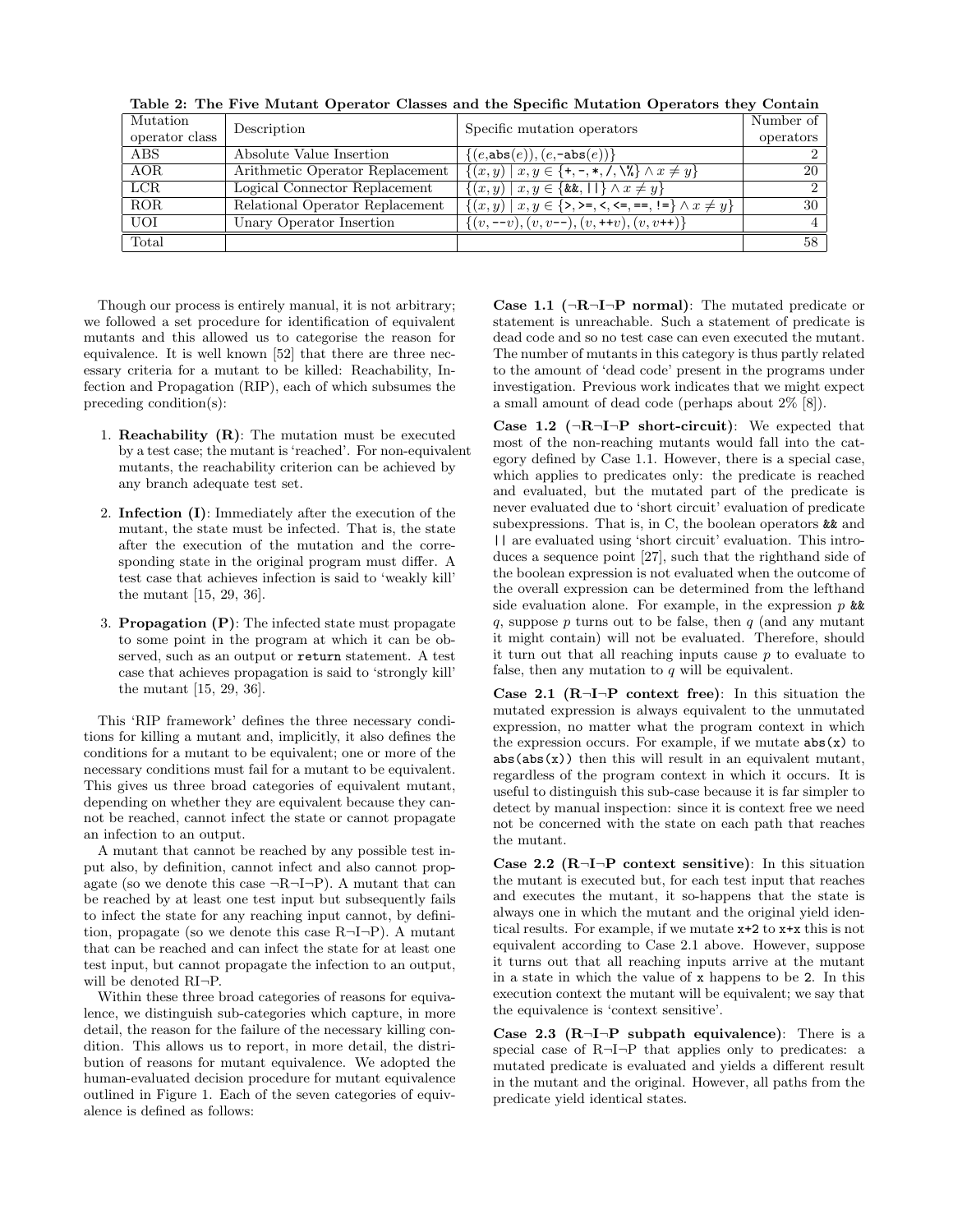|                         | Case 1: $\neg R\neg I\neg P$ Mutant cannot be reached by any test input                             |
|-------------------------|-----------------------------------------------------------------------------------------------------|
|                         | Case 1.1 (normal): Mutated statement or predicate cannot be reached                                 |
|                         | Case 1.2 (short-circuit): Mutated sub-expression never evaluated though its containing predicate is |
| Case 2: $R\neg I\neg P$ | Mutant is reached by at least one test input, but no test causes state infection                    |
|                         | Case 2.1 (context free): Infection can never occur in any state                                     |
|                         | Case 2.2 (context sensitive): Not context free, but infection cannot occur in any reaching state    |
|                         | Case 2.3 (subpath equivalence): Mutation changes path executed, but all paths are equivalent        |
| Case 3: $RI-P$          | Mutant is reached and infects the state, but no infection propagates to an output                   |
|                         | <b>Case 3.1 (unobservable)</b> : No output statement mentions an infected variable                  |
|                         | Case 3.2 (observable): Outputs mention infected variable(s), but infection fails to reach any       |

Figure 1: A Summary of the Human-Evaluated Decision Procedure for Mutant Equivalence

Case 3.1 (RI¬P unobservable): In this case, the mutant is executed and infects the state, but there simply is no output statement that mentions any infected part of the state. In this situation, the infection may reach the end of the program execution, but remains unobserved and so the mutant is not (strongly) killed.

Case 3.2 ( $\text{RI}\text{-}\text{P}$  observable): In this case, there is an output statement that yields the result of a variable infected by the mutant. However, all paths to all such statements also contain an assignment statement that 'squeezes' [14] the state, so that any differences in the infected state and the original state are removed before they reach the output statement. Such a squeezing statement could be a killing assignment, like x=1; in the sense of 'killing assignment' used in the literature on compilers [3]. That is, a statement that always assigns a constant and so 'kills' the value of the variable to which it assigns. However, an assignment need not be a killing assignment to 'squeeze out' the value of the infected variable. For example, suppose the mutant affects only the least significant bit of the value of the variable x. For this mutant, the assignment  $x=x<<1$  (which shifts the contents of x one bit left) is one that removes all trace of the infection, yet it is not a killing assignment.

#### *3.3.1 Manual Analysis*

The seven classes defined above were used to categorise equivalent mutants according to the reason for their equivalence. We devoted 6 person months continuous effort to the determination of equivalence according to our humanevaluated decision procedure. That is, one of the authors (Xiangjuan Yao) was devoted to this task exclusively for 6 months.

In order to retain consistency, we did not use any automated tools to determine equivalence, other than running the test suite. All mutants which were not killed by the test suite were checked manually for equivalence.

In total, 4,181 mutants were generated. Of these 1,230 were unkilled by our branch adequate test suites and were thus manually checked using the decision procedure specified above. Of those manually checked, 946 ( $\sim$  23%) were found to be equivalent and 284 stubborn (∼ 7%) according to the decision procedure.

The manual nature of our analysis renders it subject to human error. Of course, where we find that a mutant is not equivalent we can be sure that we are correct in this assertion because each such non-equivalence claim is accompanied by a test case that distinguishes between the mutant and the original program. However, for all cases where we declare a mutant to be equivalent, we cannot be *completely* sure.

Indeed, for these mutants, the undecidability of equivalence makes it unlikely that anyone could ever be completely sure, no matter how well examined. We therefore treat our scores for equivalent mutants as upper bounds and make all data available to support wider scrutiny:

#### www.cs.ucl.ac.uk/staff/Y.Jia/projects/equivalent\_mutants

For complete details about the outputs selected, the mutants seeded, the test cases we constructed and the determination of which test kills which mutants (and the mutants we believe to be equivalent), the reader is refereed to this website. We hope that this website will be a useful resource for testing. Other researchers are welcome to use the test suites, mutants and other information in their research, so long as they acknowledge this paper as the source.

#### *3.3.2 Determining what Constitutes an Output*

For our study, we regarded an output to be any changes to the console or a file that can be observed as having occurred as the result of execution of any statement that produces such 'output'. However, some of the programs have no such output. Clearly, it would be unreasonable to regard all mutants in these programs as equivalent simply because they fail to contain output statements.

Therefore, we also deem any statement that returns values to the operating system through a return statement to be an 'output statement'. Furthermore, for the tiny programs used in some previous studies, the programs contained neither an output statement nor any return statement. This issue is reminiscent of the problem of determining the principal variables in slice based measurement of cohesion and coupling [7, 25].

More precisely, the ten programs Min, Bubble Sort, Profit, Mid, Prime num, Triangle, Insert, Day, Calendar and Tcas all have either output or return statements. For Carsim and Defroster we identified key state variables and regarded these as output. For the other six programs (Schedule, hashmap, Replace, Space, Flex and Make) we compare the output (files, screen, error log etc.) for each task carried out by the system.

#### 3.4 Semi-Manual Generation of Branch Adequate Test Suite

In order to construct a branch adequate test suite for each program studied, we could have used sophisticated automated test data generation techniques [18, 21, 24, 33]. However, though great advances have been achieved in automated test input generation, no tools can generate 100% branch adequate test data; this is theoretically impossible and practically, such tools remain limited [34].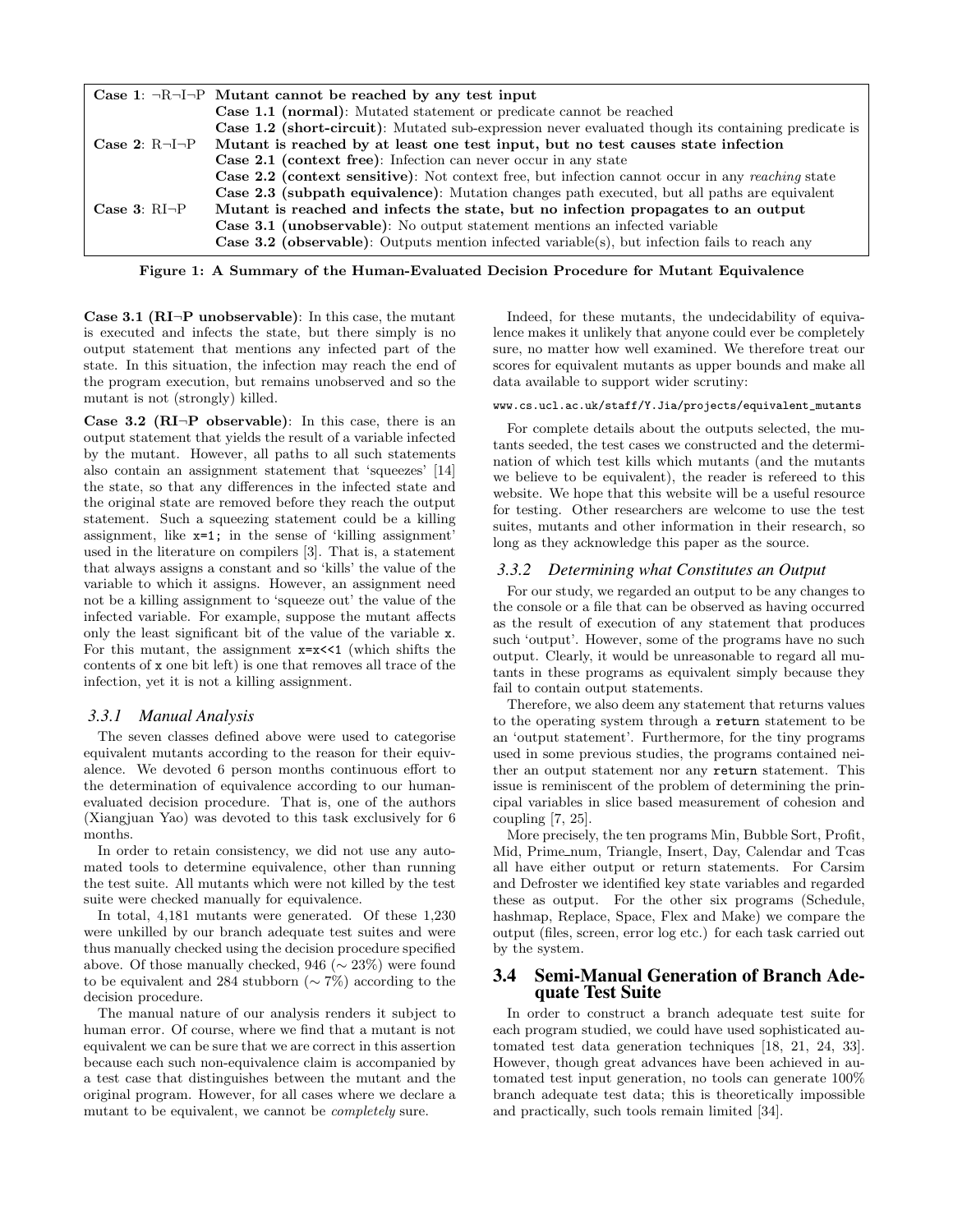We therefore constructed test suites using pure random testing to find those branches that can be easily covered and then augment the test suite with human generated test case design. We then manually constructed test cases specifically designed to execute any remaining uncovered branches until all branches were covered.

This means that there is one test case per branch uncovered by random testing. A smaller test suite could be found with equivalent coverage [44], but we are not presently concerned with efficiency of testing, only its effectiveness. That is, none of the results reported in this paper depend upon the efficiency of the testing process, but the determination of stubbornness rests of the effectiveness of our test suites.

We choose branch coverage as a measure of test effectiveness, because this is a criterion widely studied by many authors [4, 5, 9, 13, 21, 35]. Branch adequacy also corresponds to a well-defined lower bound for mutation killability: it ensures that the necessary reachability criterion is met by at least one test case for every possible reachable mutant.

We define a mutant to be a stubborn mutant if it is not equivalent, but it is not killed by the branch adequate test suite for the program that has been mutated.

# 4. RESULTS & ANSWERS TO RESEARCH QUESTIONS

This section reports results that provide the answer to each of the research questions. Section 5 draws actionable conclusions from these findings for mutation-based test suite assessment and test data generation. Section 6 considers threats to the validity of our findings (and also potential new threats to validity of previous studies that use fault seeding to assess test technique effectiveness).

### 4.1 RQ1: Prevalence of equivalent and stubborn mutants

Table 3 shows the total number of mutants and proportions of equivalent and stubborn mutants per program studied over each of the five classes of mutation operator. From this table we see that equivalent mutants, which account for 23% of all mutants, are more prevalent than stubborn mutants, which account for only 7% of all mutants.

We also immediately notice some startling disparities in the numbers of equivalent and stubborn mutants generated by each operator class. For example, while almost half (47%) of all ABS mutants are equivalent, none are stubborn, whereas just over a quarter (26%) of all LCR mutants are stubborn, while very few are equivalent (only 2%).

We can see that almost all programs, no matter how small, do possess equivalent and stubborn mutants. Figure 2 shows the proportionate contribution of the mutants from each program to the total number of all equivalent and all stubborn mutants (as a percentage of all mutants drawn from all 18 programs).

We can see that almost a quarter of the equivalent mutants come from the program Replace, while Tcas contributes most stubborn mutants. However, there is no obvious relationship between the contribution of equivalent and stubborn mutants made by each of the 18 programs. We can see no obvious trend in Figure 2 and found no high Spearman rank correlations between the two.



Figure 2: The proportionate contribution of the mutants from each program to the total number of all equivalent and all stubborn mutants (as a percentage of all mutants)

# 4.2 RQ2: Relationship of Equivalent and Stubborn Mutants for Each Operator

From Figure 2, we can see that there does not appear to be a relationship between overall numbers of mutants and the proportion which are equivalent or stubborn for each program. However, consider Figure 3, which shows the proportion of equivalent and stubborn mutants over all mutation operator classes (thereby visualising the summary data for each operator class from Table 3). This figure reveals some interesting findings: it is very clear that the ABS operators are problematic for mutation testing; they generate a great many equivalent mutants and no stubborn mutants. By contrast, the LCR operators generate stubborn mutants, but very few equivalent mutants.



Figure 3: Proportion of equivalent and stubborn mutants for each of the five operator classes

The other three classes of mutants generate both equivalent and stubborn mutants, so we analyse these in more detail: Figure 4 shows the contribution of each operator to the overall number of equivalent and stubborn mutants (as proportions) for each operator.

We can see that post increment/decrement operators are problematic (they generate a preponderance of the equivalent mutants and fewer stubborn mutants), while pre increment/decrement operators behave in exactly the opposite manner and may be thus much more practical.

In Figure 4, operators are ordered in descending order of their contribution to the number of equivalent mutants overall. Notice that ROR operators show some degree of correlation between equivalent and stubborn mutants, which is not present in the AOR category. We used a Spearman rank correlation test to explore this correlation further.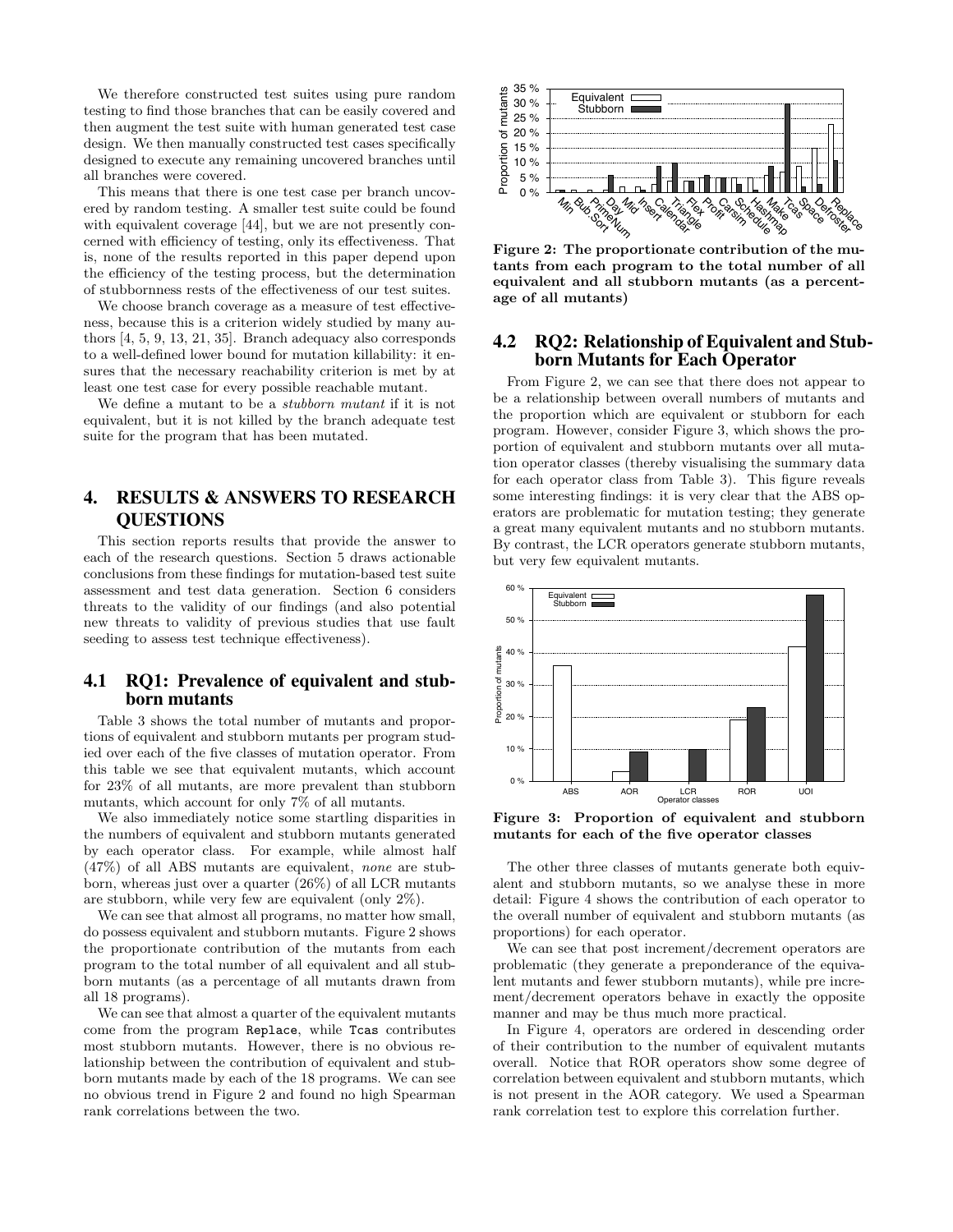|                | Mutation Operator Class |                      |                |                |                      |                |                |                |                      |       |                |                      |       |          |                      |       |                      |                |
|----------------|-------------------------|----------------------|----------------|----------------|----------------------|----------------|----------------|----------------|----------------------|-------|----------------|----------------------|-------|----------|----------------------|-------|----------------------|----------------|
| ABS<br>Program |                         | AOR                  |                |                | LCR                  |                |                | <b>ROR</b>     |                      |       | <b>UOI</b>     |                      |       | Totals   |                      |       |                      |                |
|                | T                       | E                    | S              | T              | E                    | S              | T              | E              | S                    | T     | E              | S                    | T     | E        | S                    | T     | E                    | S              |
|                | #                       | $\overline{\%}$ -age |                | #              | $\overline{\%}$ -age |                | #              |                | $\overline{\%}$ -age | #     |                | $\overline{\%}$ -age | #     |          | $\overline{\%}$ -age | #     | $\overline{\%}$ -age |                |
| Min            | 6                       | $\Omega$             | $\Omega$       | $\overline{0}$ | $\Omega$             | $\Omega$       | $\overline{0}$ | $\Omega$       | $\Omega$             | 5     | 20             | $\Omega$             | 20    | 40       | 10                   | 31    | 29                   | 6              |
| Bubble Sort    | 6                       | $\Omega$             | $\Omega$       | 4              | 50                   | $\Omega$       | $\Omega$       | $\Omega$       | $\Omega$             | 5     | 20             | $\Omega$             | 20    | 30       | 5                    | 35    | 26                   | 3              |
| Profit         | 24                      | 50                   | $\Omega$       | 100            | 5                    | $\Omega$       | $\overline{0}$ | $\Omega$       | $\overline{0}$       | 25    | 20             | $\Omega$             | 84    | 29       | 19                   | 233   | 20                   | $\overline{7}$ |
| Mid            | 12                      | $\Omega$             | $\Omega$       | $\Omega$       | $\Omega$             | $\Omega$       | $\Omega$       | $\Omega$       | $\Omega$             | 25    | 20             | $\Omega$             | 68    | 21       | $\Omega$             | 105   | 18                   | $\theta$       |
| Prime_num      | 6                       | 50                   | $\Omega$       | 12             | 17                   | $\Omega$       | $\Omega$       | $\Omega$       | $\Omega$             | 10    | 20             | $\Omega$             | 24    | 8        | $\Omega$             | 52    | 17                   | $\Omega$       |
| Triangle       | 18                      | 50                   | $\Omega$       | $\overline{4}$ | $\Omega$             | $\Omega$       | $\overline{2}$ | $\Omega$       | $\Omega$             | 40    | 18             | 8                    | 104   | 23       | 25                   | 168   | 24                   | 17             |
| Insert         | 14                      | 14                   | $\Omega$       | $\Omega$       | $\Omega$             | $\Omega$       | $\Omega$       | $\Omega$       | $\Omega$             | 10    | 10             | 10                   | 40    | 40       | 5                    | 64    | 30                   | 5              |
| Day            | 4                       | 50                   | $\Omega$       | 16             | $\Omega$             | 50             | 3              | $\Omega$       | $\overline{0}$       | 25    | 16             | 16                   | 28    | 29       | 18                   | 76    | 18                   | 22             |
| Calendar       | 22                      | 50                   | $\Omega$       | 76             | $\Omega$             | 18             | $\overline{2}$ | $\Omega$       | $\Omega$             | 20    | 20             | 15                   | 60    | 27       | 13                   | 180   | 17                   | 14             |
| Carsim         | 12                      | 42                   | $\Omega$       | 56             | 13                   | 5              | $\Omega$       | $\Omega$       | $\Omega$             | 45    | 18             | 7                    | 64    | 38       | 11                   | 177   | 25                   | $\overline{7}$ |
| Tcas           | 54                      | 48                   | $\Omega$       | 4              | $\Omega$             | 25             | 17             | $\Omega$       | 59                   | 70    | 29             | 26                   | 76    | 26       | 74                   | 221   | 30                   | 38             |
| Defroster      | 6                       | 100                  | $\Omega$       | 24             | 58                   | $\Omega$       | 8              | $\Omega$       | 25                   | 105   | 49             | $\overline{2}$       | 152   | 47       | 3                    | 295   | 48                   | 3              |
| Schedule       | 52                      | 50                   | $\Omega$       | 8              | $\Omega$             | $\Omega$       | $\overline{2}$ | $\Omega$       | 50                   | 15    | 13             | $\overline{7}$       | 84    | 24       | $\overline{7}$       | 161   | 30                   | 5              |
| Hashmap        | 46                      | 43                   | $\Omega$       | 28             | $\Omega$             | $\Omega$       | 3              | $\Omega$       | 67                   | 60    | 12             | $\Omega$             | 144   | 14       | $\Omega$             | 281   | 17                   | $\mathbf{1}$   |
| Replace        | 274                     | 48                   | $\Omega$       | 160            | $\Omega$             | $\Omega$       | 25             | 8              | 8                    | 235   | $\overline{2}$ | 3                    | 540   | 14       | 4                    | 1,234 | 17                   | 3              |
| Space          | 80                      | 50                   | $\Omega$       | 8              | $\Omega$             | $\Omega$       | 14             | $\Omega$       | $\overline{7}$       | 205   | 16             | $\overline{2}$       | 48    | 29       | $\Omega$             | 355   | 25                   | $\overline{2}$ |
| Flex           | 42                      | 57                   | $\overline{0}$ | 56             | $\Omega$             | $\overline{0}$ | 17             | $\Omega$       | 41                   | 100   | 16             | 4                    | 24    | $\Omega$ | 0                    | 239   | 17                   | 5              |
| Make           | 42                      | 50                   | $\Omega$       | 40             | $\Omega$             | $\Omega$       | 10             | $\Omega$       | 20                   | 90    | 12             | 17                   | 92    | 30       | 10                   | 274   | 22                   | 9              |
| Grand Total    | 720                     | 47                   | $\overline{0}$ | 596            | $\overline{5}$       | 4              | 103            | $\overline{2}$ | 26                   | 1,090 | 17             | 6                    | 1,672 | 24       | 10                   | 4,181 | 23                   | 7              |

Table 3: Total mutants  $(T)$ , proportion of equivalent mutant  $(E)$  and stubborn mutants  $(S)$ 

Ordering the 20 operators in the ROR class by proportion of equivalent and stubborn mutants exhibits a rank correlation ( $\rho = 0.82$ ), whereas ranking the 30 operators of the AOR class in the same way yields no such correlation ( $\rho = -0.25$ ). Over all 58 mutation operators there is also no correlation between the ranking of operators by their contribution to equivalence and stubbornness ( $\rho = 0.45$ ).

We conclude that one cannot have stubborn mutants without equivalent mutants in the ROR class and that there is a tendency for the ROR operators that generate high numbers of stubborn mutants to also generate high numbers of equivalent mutants. By contrast, we find that some of the AOR operators  $({(}(\mathbf{X},\mathbf{t}),(\mathbf{X},\mathbf{-}),(\mathbf{X},\mathbf{t}),(\mathbf{X},\mathbf{Z}))$  are (perhaps surprisingly) good at generating stubborn mutants (but no equivalent mutants), while others are, unfortunately, good at generating equivalent mutants. That is, the four AOR operators that replace '-' with one of  $\{+, *, /, \%\}$  generate about half of all AOR's equivalent mutants.

Finally, checked the correlation between the numbers of equivalent and stubborn mutants, overall and within each operator class. We speculated that equivalence might be merely an 'extreme form' of stubbornness and we believed other researchers may have made the same implicit assumption. Our results surprised us and challenged this assumption: they revealed no evidence for any such correlation.

The strongest correlations were for the operator (!=,>) for which  $\rho = 0.61$  and for  $(v, v++)$  for which  $\rho = 0.51$ , neither of which is particularly strong. It should be noted that for many (35 of the 58 operators), there were simply too few mutants to compute a meaningful  $\rho$  value, while for those with sufficiently many data points, these two reported above were the only results that indicated even a *mild* correlation. We conclude that we can find little evidence of any noticeable correlation between equivalence and stubbornness.



Figure 4: Stubbornness and Equivalence for the AOR, ROR and UOI Classes. AOR and ROR operators not listed in this figure generate no stubborn and no equivalent mutants.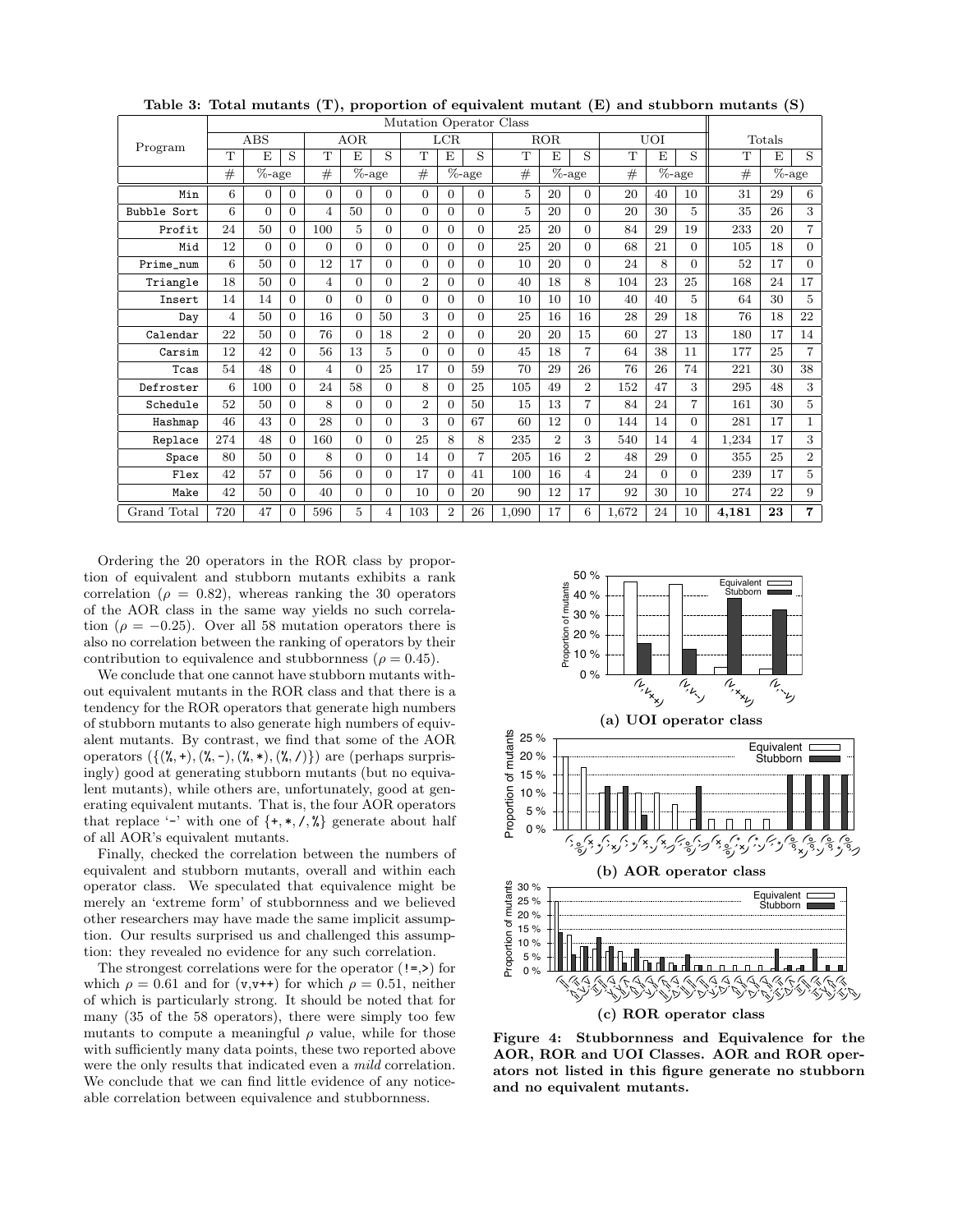# 4.3 RQ3: Causes of Equivalent Mutants

Figure 5 shows the proportion of each category of equivalent mutants over all equivalent mutants. This reveals a number of interesting observations about the causes of equivalence. We see that there are no equivalent mutants due to unreachable code.

This is not because our programs contain no unreachable statements; there were unreachable statements in Tcas and Defroster, for example. However, the unreachable branches contain few statements, and those that they do contain attract no mutation operators because their expressions were merely constants. For example, in the defroster program, there is an unreachable branch:

```
if ((We1_BA_DEF\_ev\_ctr0 > = ((signed short)3250))&& error_e>0 && confirmation_e>0)
{
AU8.We11_BLINK_OUT = 0;
}
```
The right hand side of the unreachable assignment to AU8.We11\_BLINK\_OUT is a constant and so it is not mutated.

Similarly, Case 2.1 (context free) contains no equivalent mutants, revealing another interesting property of the programs under study: though they contain redundant (unreachable) code, none of them contains the kind of 'redundant' expression that would lead to a context free equivalent mutant.

The mutation operators studied in this paper are able to generate such equivalent mutants, in principle. For example, should the expression x+0 occur in the program, then it would be equivalently replaced by x-0. However, no such trivially equivalent code was present in any of the 18 subjects studied.

We found that there are cases where the predicate is infected and causes execution to follow a different path, yet no state infection occurs (Case 2.3 of mutant equivalence). This surprised us: it seems that programmers do write programs which, when mutated, can have disrupted control flow, but that this disruption does not affect the state. We observed this behaviour in 4 of the programs (profit, Mid, Carsim and Space).

The most common cause of equivalence is Case 2.2, which accounts for 51% of all equivalent mutants. These mutants will be equivalent, even under weak mutation testing, because they fail to infect the state. This is an interesting finding because weak mutation testing was introduced as a weaker alternative to strong mutation testing in the hope that it might overcome some of strong mutation's difficulties [53]. Mutants that are equivalent due to Cases 1.1, 1.2 and 2.1 will also be equivalent under weak mutation. Our results thus suggest that many of the overall population of equivalent mutants (59%) will still be equivalent, even for weak mutation testing.

Mutants that are equivalent because of Cases 3.1 and 3.2 can be killed by weak mutation testing, but will be equivalent for strong mutation testing. Considering these strongly equivalent mutants, it is striking to note how many of them occur due to Case 3.1 (unobservable). This means that the mutants have affected the state, but the effect is not 'important' to the computation. That is, the program never externalises the corrupted part of the state, using an output statement (even given our broad interpretation of the notion of 'output').



Figure 5: Proportion of All Equivalent Mutants that Result from Each of the Seven Causes of Equivalence

Had the oracle exposed more of the internal state, then more of these mutants would be equivalent. This finding may also have a bearing on the work on fault tolerant computing [38]; it suggests that many faults can be tolerated. That is, Case 3.1 faults are those that corrupt the state, but for which this corruption 'does not matter'.

# 4.4 RQ4: The effect of Size on Mutant Equivalence and Stubbornness

We found a strong correlation between the overall number of mutants and the numbers of these that are equivalent ( $\rho = 0.90$ ). This was expected because 'more mutants' should surely mean 'more equivalent mutants'. We also expected a similar correlation for stubborn mutants ('more mutants' should surely also mean 'more stubborn mutants'?). However, there was no such correlation ( $\rho = 0.47$ ), indicating that stubbornness appears to be more related to special program circumstances than equivalence.

We also investigated the correlation between the size of the program and the number of equivalent mutants. For this correlation test we ranked only the 15 programs for which we constructed all possible mutants (and for which it is therefore meaningful to consider such a correlation). Once again, we found some degree of Spearman rank correlation between the size of the program and the number of equivalent mutants ( $\rho = 0.81$ ), but not between the program size and the number of stubborn mutants ( $\rho = 0.46$ ).

We already found that for the most operators and operators classes there is little connection between equivalence and stubbornness (ROR being the exception). We now also conclude that there is also no correlation between size and stubbornness, though there is for equivalence, further highlighting their different character. These differences between equivalence and stubbornness are optimistic findings because they indicate that mutation testing systems might be redesigned to reduce the generation of equivalent mutants, as we discuss in the next section.

# 5. ACTIONABLE FINDINGS

Our results suggest that mutation testing tools should drop or de-emphasise operators that create many equivalent but few stubborn mutants (unless there is some other reason to retain these). For instance, inclusion of the ABS class of operators would require some careful justification since these operators seem to be responsible for large number of equivalent mutants yet very few stubborn mutants.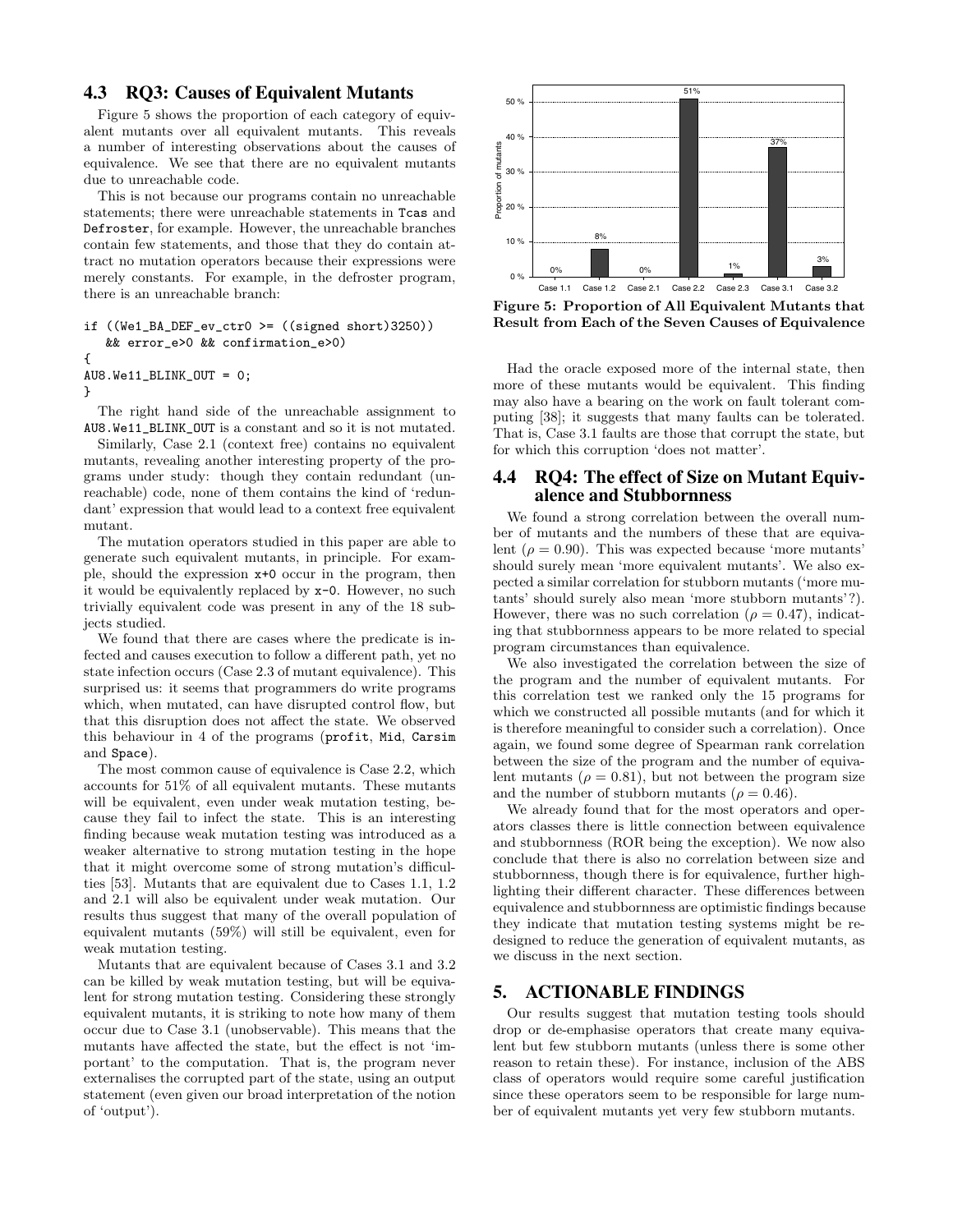By contrast, the LCR class of mutant operators may be more valuable than previously realised. Our results suggest that its two logical operators tend to create a relatively large number of stubborn mutants yet mercifully few equivalent mutants. Designers of mutation testing tools might want to favour the inclusion of this operator over others, provided this does not affect mutation effectiveness.

The ROR operators generate many stubborn and also many equivalent mutants. Indeed, our results indicate that there is some correlation between the two. As such, this operator should be retained for thorough testing (since it creates stubborn mutants). However, it might be dropped if the test scenario is particularly sensitive to the pernicious effects of the equivalent mutant problem.

Work on equivalent mutant detection should focus on the ROR class of operators, since the prevalence of equivalent and stubborn mutants appears to be correlated in this class. This correlation may make equivalent mutants unavoidable, without some form of detection technique. That is, when we seek to retain the effectiveness that accrues from stubborn mutants, we may encounter the associated equivalent mutants, which will harm the accuracy of the assessment of test effectiveness.

Our results also indicate that the current widely-used categorisation of mutants into the five classes ABS, AOR, ROR, LCR, UOI needs to be refined. The sub-categories of operator are important in their own right; we found noticeable differences in their behaviours. For example, not all AOR operators are equal: we found that replacing '-' with any of the other four arithmetic operators tended to generate a disproportionately high number of equivalent mutants (with the benefit of comparatively few stubborn mutants). More work is required to determine whether this is a more generalisable phenomenon, in which case some of the AOR class of operators might be prioritised over others.

Finally, in the UOI category, there is a clear distinction in the behaviour of the pre– increment and decrement operators, compared to their post– increment and decrement counterparts. While the post– operators tend to create both equivalent and stubborn mutants, the pre– operators tend to create proportionately more stubborn mutants than the post– operators and very few, if any equivalent mutants. This suggest that the tester might want to favour pre– operators over post– operators.

# 6. THREATS TO VALIDITY

The most glaring threat to the validity of the findings reported in this paper is the inherent undecidability of the equivalent mutant problem and, by extension, the stubborn mutant problem. No approach to this problem can be free from threats to validity. Despite these threats, we believe it necessary to address the equivalent mutant problem more thoroughly than has been achieved in the literature. Without a better understanding of the properties of mutation operators with regard to equivalence, we cannot design reliable mutation testing systems. Our results may also be affected by our test suite. Further work is required in different test suites since these will affect the determination of whether a mutant is stubborn.

However, as our results indicate, previous test effectiveness studies that used fault seeding may be the subject of previously under-appreciated threats to the validity of their findings.

For example, previous work on mutation testing in which the ABS operator is used may suffer disproportionately from threats to the validity of their findings due to the unusually high prevalence of ABS-created equivalent mutants. Also, suppose there are two studies of testing techniques, Study A and Study B. In Study A, the programs just so happened to contain proportionately more relational operators and fewer arithmetic operators compared to Study B. Even if the researchers control for size and use the same set of mutation operators and the same testing tools, we can expect (from our findings) that Study A will report much lower mutation scores than Study B.

These threats to validity affect previous work that has attempted to use operators from the five-selective set to assess testing techniques based on fault seeding. However, our own study is also the subject of threats to validity from the equivalent mutant problem. Our claims about equivalence need to be treated cautiously since they are the result of human analysis and not automated and proven-correct algorithms. While humans are error prone, no automated solution can be complete due to undecidability.

In order to ameliorate the effects of this inherent threat, we seek to be cautious in our findings, paying attention only to strongly observed effects. Such stronger effects are less likely to be affected by changes in the details regarding the numbers of equivalent mutants. We also used a statistical analysis of the correlations between stubborn and equivalent mutants, since we can hope that such statistical techniques may prove to yield reliable findings, even in the presence of 'human error noise'.

Finally, we make our programs, mutants, test suites, and all data about equivalence and stubbornness available online to support wider analysis, scrutiny and replication. All test data, mutants and programs can be found on the web at the project website.

Naturally, results also depend on the choice of subject programs, as they do with any study. We partly address this threat by studying a relatively large and varied set of programs. The programs studied are also of different sizes and come from many different domains. However, all our programs are C Language programs. Further generalisability requires additional replication studies, as always with this kind of empirical study.

# 7. RELATED WORK

There has been much work on techniques to reduce the number of equivalent mutants, either by detecting them or preventing their creation. These approaches have used a variety of techniques, including constraint solving [30, 41, 42], slicing [23, 26, 52], compiler optimisation [12, 39], impact analysis [49, 50] and search based software engineering [2, 47]. Of course, the undeciability of equivalence means that such approaches must be inherently partial and their true performance remains unknown.

Baldwin and Sayward [6] proposed an approach that used compiler optimisation techniques to detect equivalent mutants. Their approach uses six types of compiler optimisation rule. The compiler optimisations were implemented and empirically studied by Offutt and Craft [39] who reported that 10% of all mutants were equivalent mutants for the subject programs they studied. However, the programs were small and the results only applied to mutants that could be detected by the compiler optimisations used.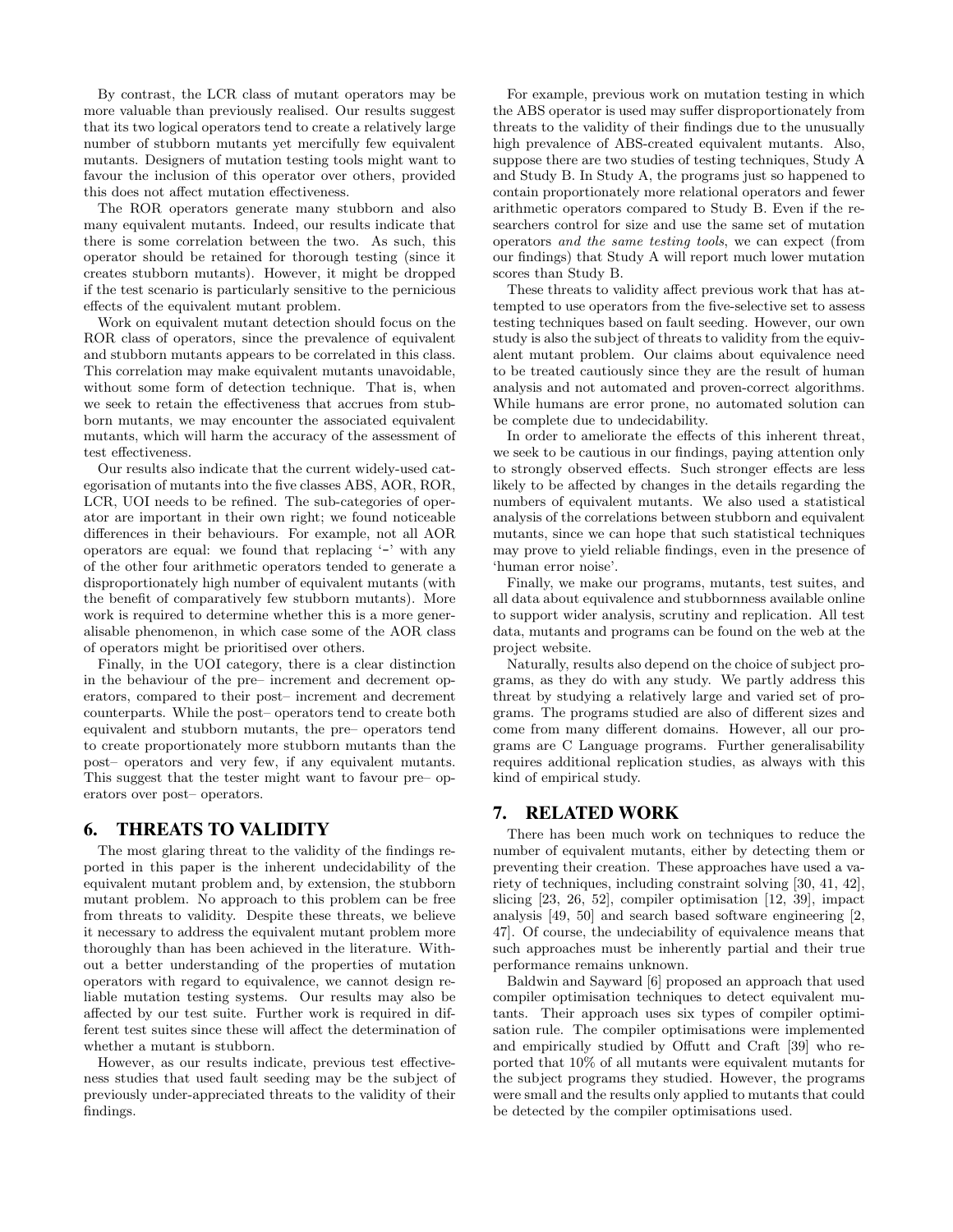Offutt and Pan [41, 42] introduced a constraint-based equivalent mutant detection approach. They evaluated it on 11 small programs and found that their approach could find approximately half of the equivalent mutants present. The results were reported to be superior to those achieved using the previously formulated compiler optimisation approach [39].

Program slicing has also been proposed as a way to detect equivalent mutants [23, 26, 52]. Voas and McGraw [52] were the first to suggest that slicing may be helpful, while Hierons et al. were the first to formulate such an approach, which they did in terms of both dependence analysis [23] and amorphous program slicing [26]. Their approach was evaluated using only case studies and remains unimplemented. Adamopoulos et al. [2] proposed a co-evolutionary approach to detect possible equivalent mutants, but this was only evaluated on simulations and not real mutants.

More recently, Grün et al.  $[22, 48]$  proposed to measure the impact of a mutant on execution, postulating that the greater the impact the greater the killability. By extension, their work could be thought of a means of approximating the likelihood of equivalence, rather than seeking to provide a partial (but exact) decision procedure, as had been attempted in previous work.

Schuler and Zeller [49] studied the correlation between the impact of various mutations, including impacts on coverage, return values and invariants. This approach can also be used as an approximate estimate of the likelihood of mutant equivalence.

Few authors have attempted to specifically and comprehensively determine which mutants are and which are not equivalent for a set of programs studied. Such an approach requires manual analysis and is tedious and time-consuming. We found ten previous papers in which some form of manual analysis is used to confirm results. A summary of this literature is presented in Table 4.

In Table 4, the first two columns give a reference to the previous work (authors and year), while the final two columns list the number of mutants that were manually examined<sup>1</sup> and the number reported to be equivalent. In the studies from before the year 2000, the programs were tiny. This observation is not intended as a criticism of this foundational work; available human and computing resources of the time did not permit anything else. The purpose of these studies was specifically to examine the prevalence of equivalent mutants and the effectiveness of techniques for detecting them automatically.

The more recent studies were able to include much larger programs, but only a tiny sample of mutants was examined manually. The purpose of this manual analysis was not to answer questions about equivalent mutants but rather, to assess the possible impact that their presence might have on the results reported.

None of the previous studies reports on the relationship between equivalent and stubborn mutants (according to any definition of stubbornness). It is this examination of relationships between stubborn and equivalent mutants that is the primary novelty of the present paper and from which we draw most of our actionable conclusions.

Table 4: Comparison to previous manual studies

| $\text{Author}(s)$ [Reference]    | Year   | $#$ Stu-    | $#$ Equi- |
|-----------------------------------|--------|-------------|-----------|
|                                   |        | died        | valent    |
| Acree [1]                         | 1980   | 90          | 25        |
| Offutt $&$ Craft [39]             | 1994   | $\sim$ 1000 | 255       |
| Offutt & Pan $[41, 42]$           | 1994-7 | 695         | 695       |
| Grün, Schuler & Zeller [22]       | 2009   | 20          | 8         |
| Schuler & Zeller [49, 50]         | 2010-2 | 140         | 63        |
| Patrick, Oriol & Clark [47]       | 2012   | $\sim$ 500  | 193       |
| Kintis, Papadakis & Malevris [32] | 2012   | 140         | 63        |
| Just, Ernst $\&$ Fraser [30]      | 2013   | 17          | 9         |
| This paper                        | 2013   | 1230        | 946       |

### 8. CONCLUSIONS

We have presented a detailed manual study of equivalent mutants and their relationship to stubborn mutants. Equivalent mutants are those that are impossible to kill, while stubborn mutants are those that are killable, but prove hard to kill in practice. It might therefore be natural to assume that equivalence is merely an extreme case of stubbornness.

However, our results contradict this assumption. We found that, though equivalence is correlated with program size (and number of mutants created), stubbornness is not. We also found a correlation between the tendency for operators to generate equivalent and stubborn mutants only for the ROR operator class (for other operators there was no such correlation). In conclusion, though there is clearly some relationship between equivalence and stubbornness, the relationship is more subtle than might previously have been assumed.

Our findings also indicated that some mutation operators (for example ABS and post increment operators) should be used with caution or discarded. They appear to generate many equivalent and few stubborn mutants. We found that other operator classes (such as LCR) are more valuable. They tend to produce proportionately more stubborn, yet fewer equivalent mutants. These findings also applied to sub-classes of operators within the five categories, indicating that tool designers cannot afford to treat operator class members identically.

We believe that our findings may benefit the design of mutation testing tools; mutants that generate many stubborn, but few equivalent mutants can be prioritised for selection and generation, based on our findings. We also believe that our findings have implications for the validity of empirical and experimental studies of testing techniques that use fault seeding. The mutation scores reported in all such studies may have been adversely affected by the uneven distorting effects of equivalent mutants.

#### 9. ACKNOWLEDGMENTS

Xiangjuan Yao is supported by National Natural Science Foundation of China (No.61203304), Natural Science Foundation of Jiangsu Province (Number BK2012566) and the Fundamental Research Funds for the Central Universities (Number 2012QNA41). Yue Jia is supported by the European Union FITTEST project FP7/ICT/257574 and by the EPSRC project EP/J017515 (DAASE). Mark Harman is additionally partly supported by the UK EPSRC projects EP/I033688 (GISMO) and EP/G060525, a 'Platform Grant' for the Centre for Research on Evolution Search and Testing (CREST) at UCL.

 $^1\text{The two approximated entries (indicated with a \sim symbol in Table 4)}$ were provided by a private communication with one of the authors of each of the two papers in question (Offutt and Patrick).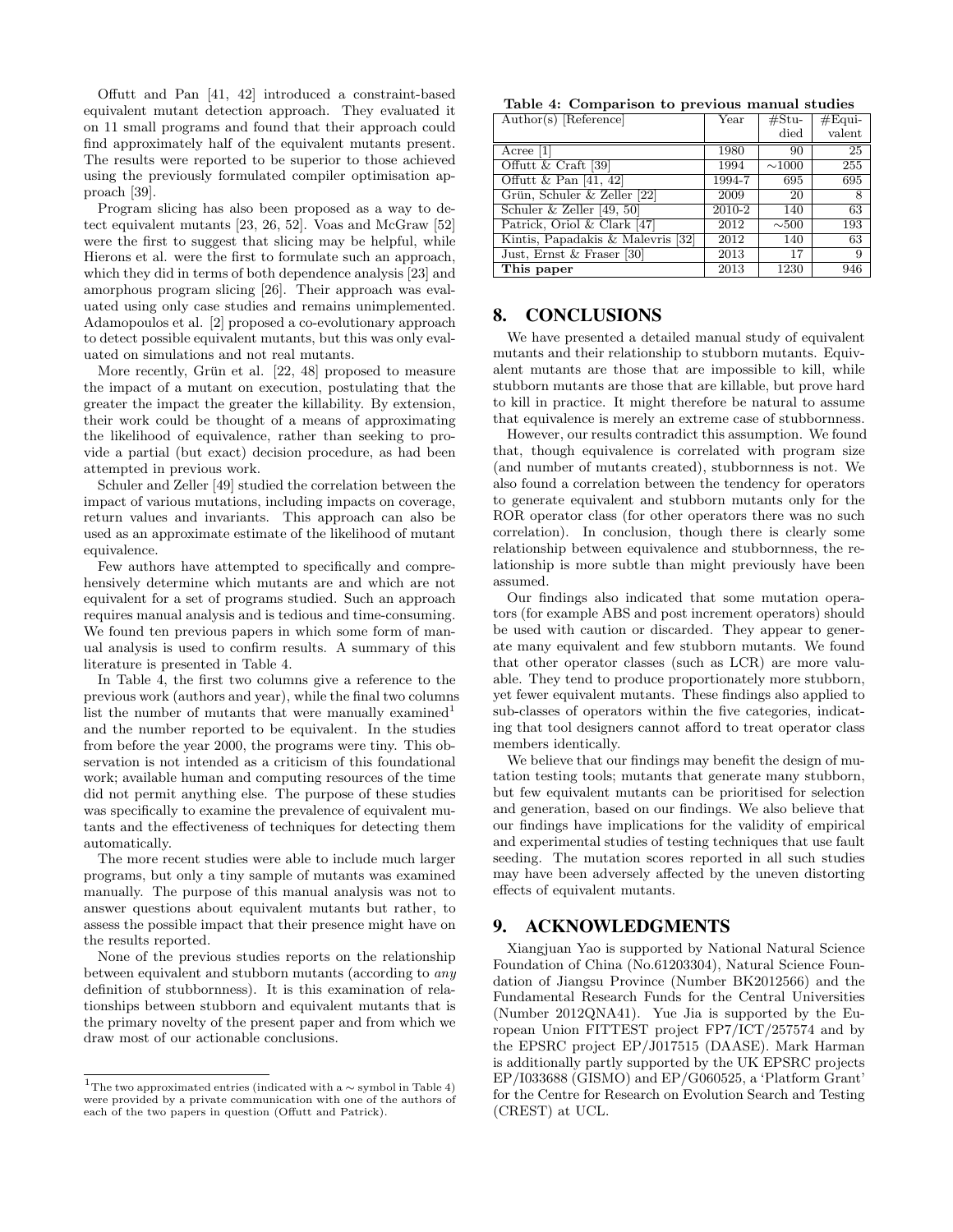# 10. REFERENCES

- [1] A. T. Acree. On Mutation. Phd thesis, Georgia Institute of Technology, Atlanta, Georgia, 1980.
- [2] K. Adamopoulos, M. Harman, and R. M. Hierons. How to Overcome the Equivalent Mutant Problem and Achieve Tailored Selective Mutation Using Co-evolution. In Proceedings of the Genetic and Evolutionary Computation Conference (GECCO'04), volume 3103 of LNCS, pages 1338–1349, Seattle, Washington, USA, 26th-30th, June 2004. Springer.
- [3] A. V. Aho, R. Sethi, and J. D. Ullman. Compilers: Principles, techniques and tools. Addison Wesley, 1986.
- [4] N. Alshahwan and M. Harman. State aware test case regeneration for improving web application test suite coverage and fault detection. In International Symposium on Software Testing and Analysis (ISSTA 2012), pages 45–55, Minneapolis, MN, USA, 2012.
- [5] A. Arcuri. It does matter how you normalise the branch distance in search based software testing. In International Conference on Software testing (ICST 2010), pages 205–214, Paris, France, 2010. IEEE Computer Society.
- [6] D. Baldwin and F. G. Sayward. Heuristics for Determining Equivalence of Program Mutations. Research Report 276, Yale University, New Haven, Connecticut, 1979.
- [7] J. M. Bieman and L. M. Ott. Measuring functional cohesion. IEEE Transactions on Software Engineering, 20(8):644–657, Aug. 1994.
- [8] D. Binkley, N. Gold, and M. Harman. An empirical study of static program slice size. ACM Transactions on Software Engineering and Methodology, 16(2):1–32, 2007.
- [9] C. Bird and T. Zimmermann. Assessing the value of branches with what-if analysis. In W. Tracz, M. P. Robillard, and T. Bultan, editors, 20th ACM SIGSOFT Symposium on the Foundations of Software Engineering (FSE-20), SIGSOFT/FSE'12, Cary, NC, USA - November 11 - 16, 2012. ACM, 2012. Article  $45(1-10)$ .
- [10] L. Bottaci and E. S. Mresa. Efficiency of mutation operators and selective mutation strategies: An empirical study. Software Testing, Verification and Reliability, 9(4):205–232, Dec. 1999.
- [11] T. A. Budd. Mutation analysis: Ideas, examples, problems and prospects. In Proceedings of the Summer School on Computer Program Testing, pages 129–148, Sogesta, June 1981.
- [12] T. A. Budd and D. Angluin. Two Notions of Correctness and Their Relation to Testing. Acta Informatica, 18(1):31–45, March 1982.
- [13] C. Cadar, P. Godefroid, S. Khurshid, C. S. Păsăreanu, K. Sen, N. Tillmann, and W. Visser. Symbolic execution for software testing in practice: preliminary assessment. In 33rd International Conference on Software Engineering (ICSE'11), pages 1066–1071, New York, NY, USA, 2011. ACM.
- [14] D. Clark and R. M. Hierons. Squeeziness: An information theoretic measure for avoiding fault masking. Information Processing Letters, 112(8–9):335 – 340, 2012.
- [15] R. A. DeMillo and A. J. Offutt. Constraint-Based

Automatic Test Data Generation. IEEE Transactions on Software Engineering, 17(9):900–910, September 1991.

- [16] H. Do, S. Elbaum, and G. Rothermel. Supporting controlled experimentation with testing techniques: An infrastructure and its potential impact. Empirical Software Engineering, 10(4):405 – 435, Oct. 2005.
- [17] P. G. Frankl, S. N. Weiss, and C. Hu. All-uses vs mutation testing: An experimental comparison of effectiveness. Journal of Systems Software, 38:235–253, 1997.
- [18] G. Fraser and A. Arcuri. Evosuite: automatic test suite generation for object-oriented software. In  $8^{th}$ European Software Engineering Conference and the ACM SIGSOFT Symposium on the Foundations of Software Engineering (ESEC/FSE '11), pages 416–419. ACM, September 5th - 9th 2011.
- [19] G. Fraser and A. Zeller. Mutation-driven generation of unit tests and oracles. In Proceedings of the Nineteenth International Symposium on Software Testing and Analysis (ISSTA 2010), pages 147–158, Trento, Italy, July 12-16, 2010, 2010. ACM.
- [20] M. Gligoric, A. Groce, C. Zhang, R. Sharma, M. A. Alipour, and D. Marinov. Comparing non-adequate test suites using coverage criteria. In International Symposium on Software Testing and Analysis (ISSTA 2013), pages 302–313, Lugano, Switzerland, 2013. ACM.
- [21] P. Godefroid, N. Klarlund, and K. Sen. DART: directed automated random testing. In V. Sarkar and M. W. Hall, editors, Proceedings of the ACM SIGPLAN 2005 Conference on Programming Language Design and Implementation, Chicago, IL, USA, June 12-15, 2005, pages 213–223. ACM, 2005.
- [22] B. J. M. Grün, D. Schuler, and A. Zeller. The Impact of Equivalent Mutants. In Proceedings of the 4th International Workshop on Mutation Analysis  $(MUTATION'09)$ , pages 192–199, Denver, Colorado, 1-4 April 2009. IEEE Computer Society.
- [23] M. Harman, R. M. Hierons, and S. Danicic. The Relationship Between Program Dependence and Mutation Analysis. In Proceedings of the 1st Workshop on Mutation Analysis (MUTATION'00), pages 5–13, San Jose, California, 6-7 October 2001.
- [24] M. Harman, Y. Jia, and B. Langdon. Strong higher order mutation-based test data generation. In  $8^{th}$ European Software Engineering Conference and the ACM SIGSOFT Symposium on the Foundations of Software Engineering (ESEC/FSE '11), pages 212–222, New York, NY, USA, September 5th - 9th 2011. ACM.
- [25] M. Harman, M. Okunlawon, B. Sivagurunathan, and S. Danicic. Slice-based measurement of coupling. In R. Harrison, editor, 19<sup>th</sup> ICSE, Workshop on Process Modelling and Empirical Studies of Software Evolution, Boston, Massachusetts, USA, May 1997.
- [26] R. M. Hierons, M. Harman, and S. Danicic. Using program slicing to assist in the detection of equivalent mutants. Software Testing, Verification and Reliability, 9(4):233–262, 1999.
- [27] International Standards Organisation (ISO). International standards organisation: Programming